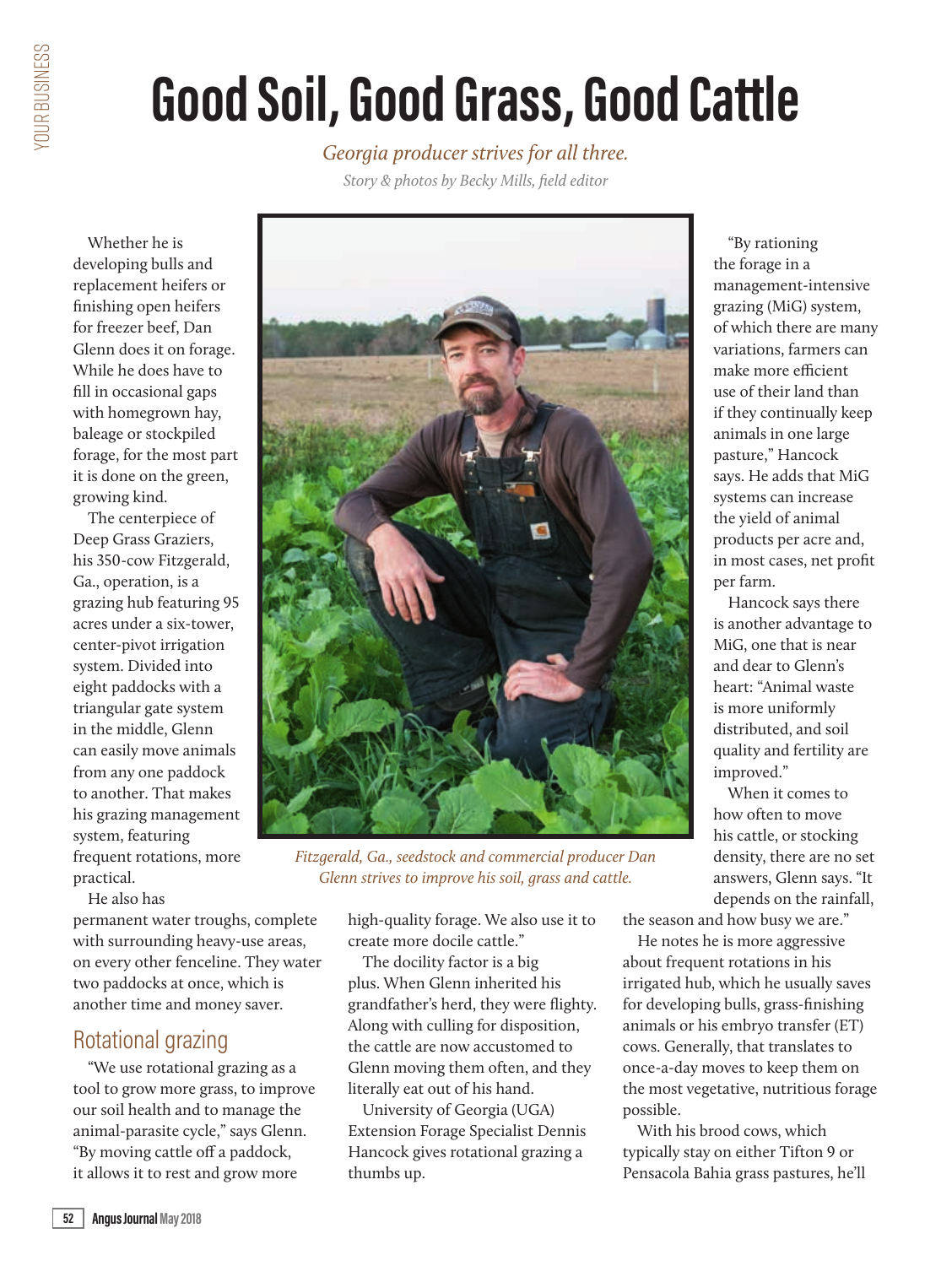sometimes go as long as two weeks between moves.

The same goes for high stocking density. With his brood cows, he might graze under more conventional stocking rates of one cow and calf per acre of forage, but when he is grazing rapidly growing forages under the pivot hub, he will go as high as 100,000 or 150,000 pounds (lb.) of cattle per acre.



*Dan Glenn strives to breed heifers that thrive on forages.*

In the paddocks in the hub,

Glenn uses a variety of forages with different growing seasons, another key in providing year-round groceries for his cattle. Three of those are in Tifton 85 Bermuda grass, a highly productive and quality hybrid. Another is in Coastcross 2, which, says Glenn, is a newer hybrid and the only one that can compete with Tifton 85 in quality and productivity.

The other half of the paddocks are in annuals. That includes a brassica hybrid (T Raptor) and an oat mix for early-season winter grazing, then ryegrass, crimson clover and hairy vetch for late winter and early spring.

"I used to plant them all in one mix," says Glenn, "but I wasn't getting my money's worth. The cattle trampled the underdeveloped ryegrass and clover while eating the oats."

Warm-season annuals include sorghum-Sudan grass; cow peas; pearl millet, both brown midrib (BMR) and conventional; sunn hemp; and crabgrass.

While Glenn loves the quality of the annuals and the resulting gains, the soil lover in him is

leaning toward the perennials.

"We started with annuals five years ago when we first converted it, but the more I learned about soil health, the more I admired perennials," he explains. "Three years ago, I planted the first paddock of Tifton 85 and now, a little more than half of the acreage is hybrid Bermuda grass."

He adds, "Tifton 85 outcompetes a lot of problem weeds. Herbicides are our last resort. Tifton 85 is also more



*The cattle are now accustomed to Glenn moving them often. They literally eat out of his hand.*

forgiving, and you get more grazing days from it."

With his soil quality, and weed control in mind, he is trying to move to no-till with his annuals.

When it comes to diversity of forages, Glenn is in a one-man debate over a monoculture vs. polyculture.

"There are no monocultures in nature," he states.

"I'm trying to pattern my grazing systems around nature. Polycultures provide a varied diet. Each species provides a different vitamin and mineral pack, and the roots of different species have different microorganisms, resulting in a more diverse underground microorganism system."

However, he says monocultures simplify management under his rotational system. "It is easier to

> manage a monoculture. One species is ready to graze at the same time, it recovers at the same time, and goes to seed at the same time."

To try to find the best of both worlds, he is no-tilling alfalfa in his Bermuda grass sod. He hopes the alfalfa, which likes cooler weather, will provide even more grazing days, add more quality and fix nitrogen for the Bermuda grass.

While UGA's Hancock agrees that multiple species in the same pasture complicate grazing management, he also agrees that a mix provides benefits. "Dry-matter intake normally increases with multiple species,

*Continued on page 54*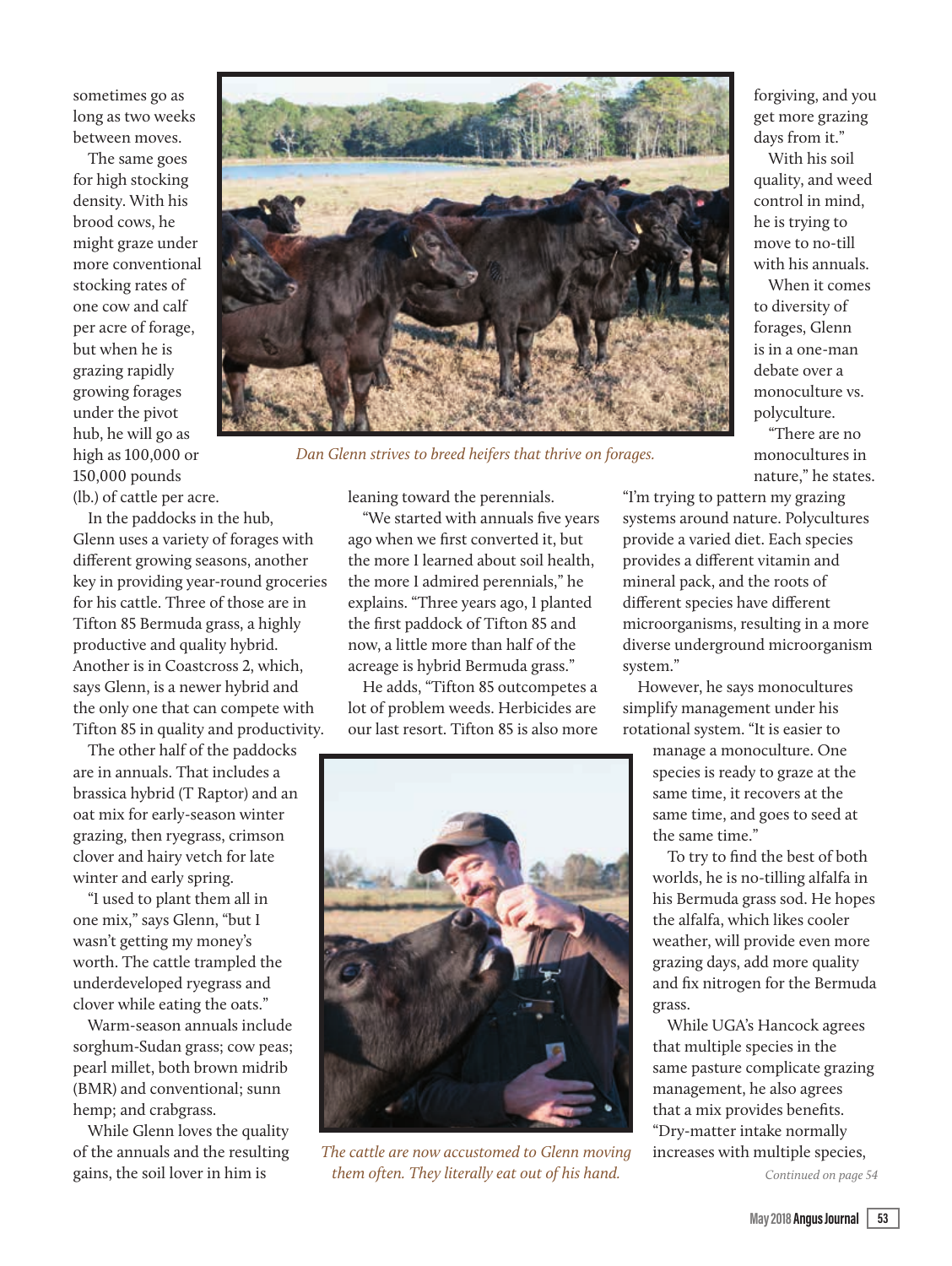"Individual performance is almost always improved with multiple species, but sometimes it takes lower stocking rates," he says. "A prime example is Tifton 85 Bermuda

grass. It can grow so well, the stocking rates can be

extremely high. But, if you mix in other species like clover or alfalfa that don't grow as rapidly at certain times of the year, we cannot sustain the stocking rates we get with pure Tifton 85."

Although Glenn does have to make more complex decisions because of his grazing system and forage choices, his pivot helps take out some of the guesswork.

"For finishing cattle, it is ideal to have it so when you need highquality forage, it is there," he notes. "It is also good so you can water in your forages. With winter forages, it is all about timing. If I had to wait until now (the second week in November) to plant, we'd have lost 25% of our production." As it is, Glenn had the ability to graze his growing animals on winter annuals by Thanksgiving.

While he does have the luxury of applying water when he needs it, he is working on reducing other inputs, primarily commercial fertilizer.

"I've stopped applying commercial fertilizer to some of my permanent pastures. If we need phosphorus and potassium,



*Dan Glenn strives to keep hay feeding to a minimum, but needs it in the fall when his summer grasses are going dormant and his winter forages aren't ready to graze.*

I use chicken litter if I can get it," he adds.

#### Soil health

When he does need commercial fertilizer under his pivot, he spoonfeeds it at the rate of 30 units an acre through his irrigation system.

He says: "I'm trying to change the microbial life of the soils and forages so they aren't addicted to inputs. Healthy soils will grow grass without inputs, but you have to get them there first."

For the last three years, he has sent soil samples from his grazing hub, both in the annual paddocks and those with perennials, to a laboratory that tests for soil health and nutrient content.



*Georgia grazier Dan Glenn plants brassicas and oats for winter grazing.*

"So far, I have more questions than answers," he admits.

The producer says he is going to try to be more consistent about when he takes the samples, as well as try to take them when forages are in the same stage of growth, so he can get more answers.

Even though Glenn makes every effort to keep green forage in front of his growing cattle,

there are times, especially with his brood cows, when he has to depend on hay or baleage. While he does bale peanut hay, Tifton 85 Bermuda grass is his go-to forage for hay and baleage.

"I'm not too happy with my summer annual baleage," he reports. "The forages in the mix mature at different times so some are too wet while others are too dry."

If he has excess oats or ryegrass, he'll also make baleage from those.

In the fall, stockpiled Tifton 85 Bermuda grass is another good fit for his operation, especially for his January- and February-calving brood cows.

"Fall is tough," says Glenn. "We're coming off summer forages, but

> the winter forages aren't quite ready."

Kim Mullenix, Auburn extension beef specialist, agrees with his choice of Tifton 85 Bermuda grass for stockpiling.

"Tifton 85 has been shown to have a higher yield potential and good nutritional value," says Mullenix. "It is slightly more digestible than older, lessimproved varieties."

In a two-year trial conducted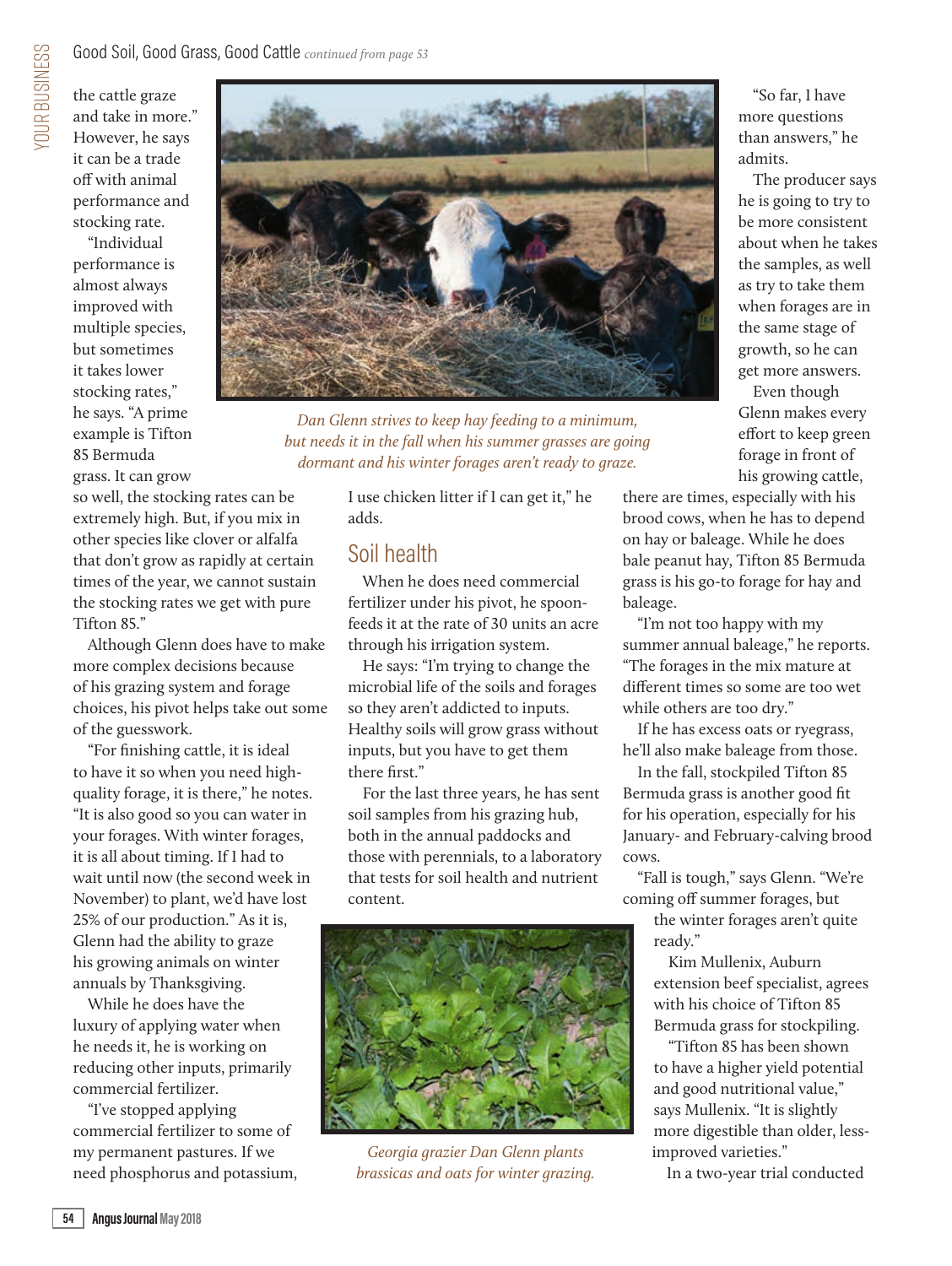at the Wiregrass Research and Experiment Station in Headland, Ala., Mullenix says stockpiled Tifton 85 Bermuda grass averaged 60% total digestible nutrients (TDN) and 12% crude protein (CP).

Whether he is using stockpiled Bermuda grass for his brood cows, or grazing bulls to gain 2 lb. a day, Glenn strives to keep a balance and shoot for optimums, not maximums.

"We want to improve the soil health, improve the animals' average daily gain (ADG), and increase the net profit per acre. Those things don't always go hand in hand," he explains. "I could get more



*Stockpiled Tifton 85 Bermuda grass provides good-quality grazing for dry cows.*

return per acre if I put out 400 to 500 units of nitrogen an acre per year. However, I believe that long term, soil resiliency and health are more profitable. That does make it harder to accomplish my yearly goals."

Hancock hopes other producers will keep Glenn's goals in mind, whether or not his production system will work for them.

"The highest productivity may not be the most profitable for you," stresses Hancock. "The key is to recognize every farm situation is different and the economics have to be adjusted for every farm."

Still, he says, "There are lessons to be learned from

Dan in how he minimizes the need for stored feed and supplements." A

*Editor's Note: Becky Mills is a cattlewoman and freelance writer from Cuthbert, Ga.* 

#### *Consistent genetics for consistent beef*

When Dan Glenn came back to his family's Fitzgerald, Ga., farm nine years ago, the now 44-year-old planned to start a farm-to-table destination restaurant. However, after looking at

the economics of the cattle and row-crop operation, he found he needed to focus on improving the cattle program. He also made another discovery when he grass-finished his first set of steers from the herd, which he described as good-quality but mongrelized.

"The steaks were extremely inconsistent," he says. "I've looked at enough marbling charts that I can say with comfort that plenty of the animals did grade Choice-plus to Prime. I've also seen animals of different genetics that would go Standard. You not only need highquality forages, but high-quality genetics."

As a result, the herd has evolved. Now, in addition to the commercial herd, he has small herds of purebred Red Angus and Herefords. However, his main purebred herd is Angus.

"I believe there are genetic lines of Angus that are superior at

turning forages into high-quality grass-finished beef," he states. He believes these are animals that trace back to the original Aberdeen Angus.

> Glenn further narrowed his focus by crossing genetics from Maryland's Wye Plantation and New Zealand's Pinebank herd, both of which are linebred.

> "The more I learned about genetics, I learned that linebreeding can fix traits and bring about consistency and predictability. Pinebank and Wye complement each other and produce a very profitable cow for the grass-fed industry."

Glenn also maintains a purebred line of Pinebank Angus cattle in partnership with the home herd in New Zealand.

Now, he is gradually changing his focus even more to marketing registered cattle for use as seedstock, as well as using them in his own operation to sire the backgrounded steers he sells to grass-finishing operations, and the open heifers he grass-finishes and direct markets.



*Dan Glenn focuses his cattle genetics to produce a high-quality carcass finished on grass.*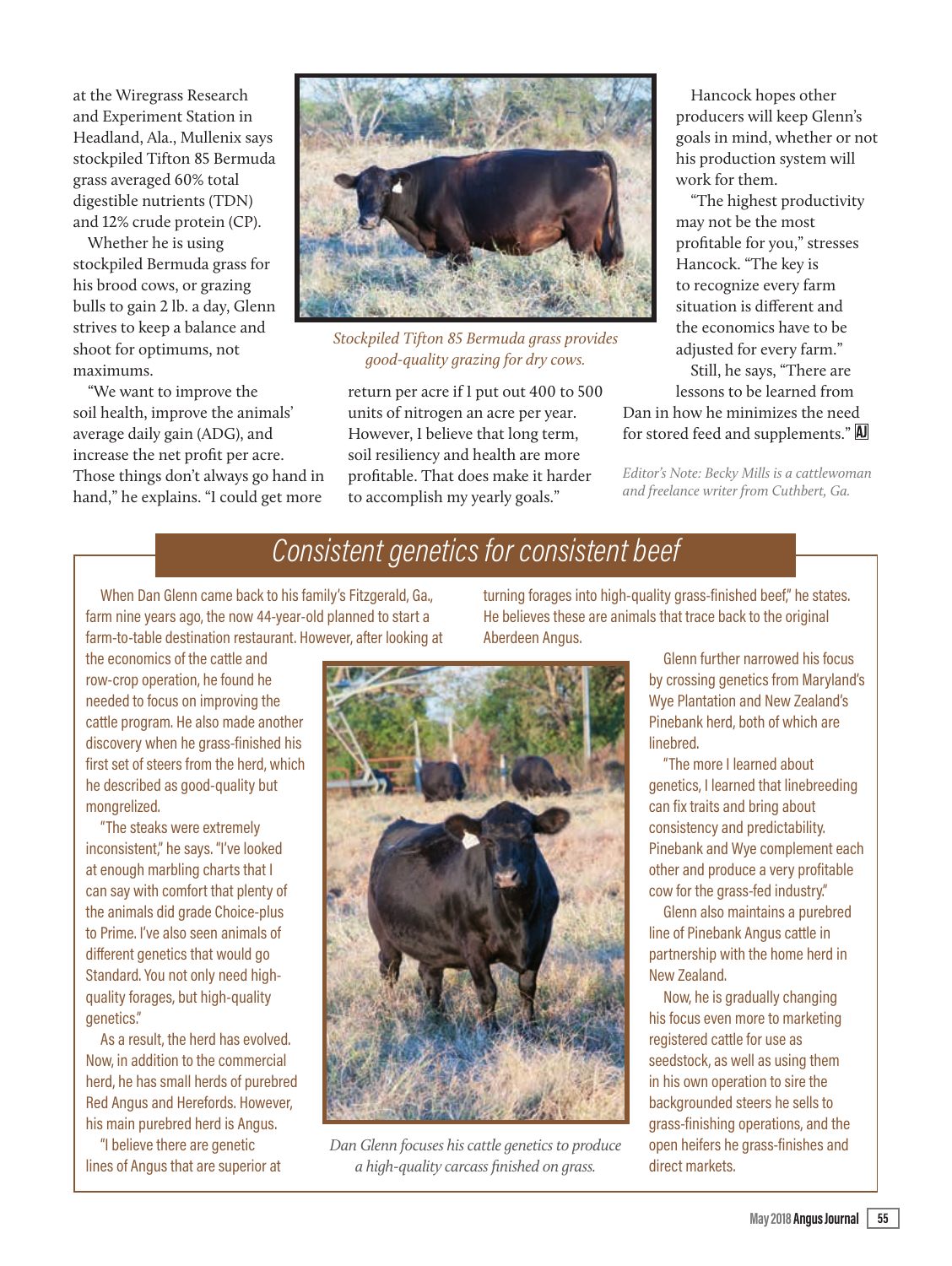## Ranks No.1 for \$B among active dams to make P<del>a</del>thfinders®!

### **WCA Lady Ida 3290 Reg. No. 17379703**

**Burneding of Marcon Plan Senior** 

She sells May 19, 2018, in the She suces in fuy<br>Southeast Angus Classic Female Sale in Opelika, AL

- **Top 1% RE, \$F, \$G, \$B, Top 2% CW, Top 3% Marbling and \$QG, Top 4% \$W, Top 10% YW and \$YG, Top 20% WW.**
- **Currently ranks No. 1 for \$B among active dams to make Pathfinders®.**
- **370 Day calving interval, WW Ratio of 115 and YW Ratio of 110 on 3 calves.**
- **WCA Lady Ida 3290 has had 3 bulls to average more than \$10,000 each in the Northeast Alabama Performance Breeders' Bull Sale over the last 3 years.**
- **Dam of WCA Power House, our \$14,500 top-selling bull in the 2018 NE Alabama Performance Breeders' Bull Sale to Lake Magestik.**
- **Flushed 4 times for a 6 transferable embryo average.**
- **Bred AI on 3/17/18 to Jindra Acclaim.**



**Michael & Christy Rorex PO Box 1046 Bridgeport, AL 35740 256-608-1158 widdowscreekangus@gmail.com**